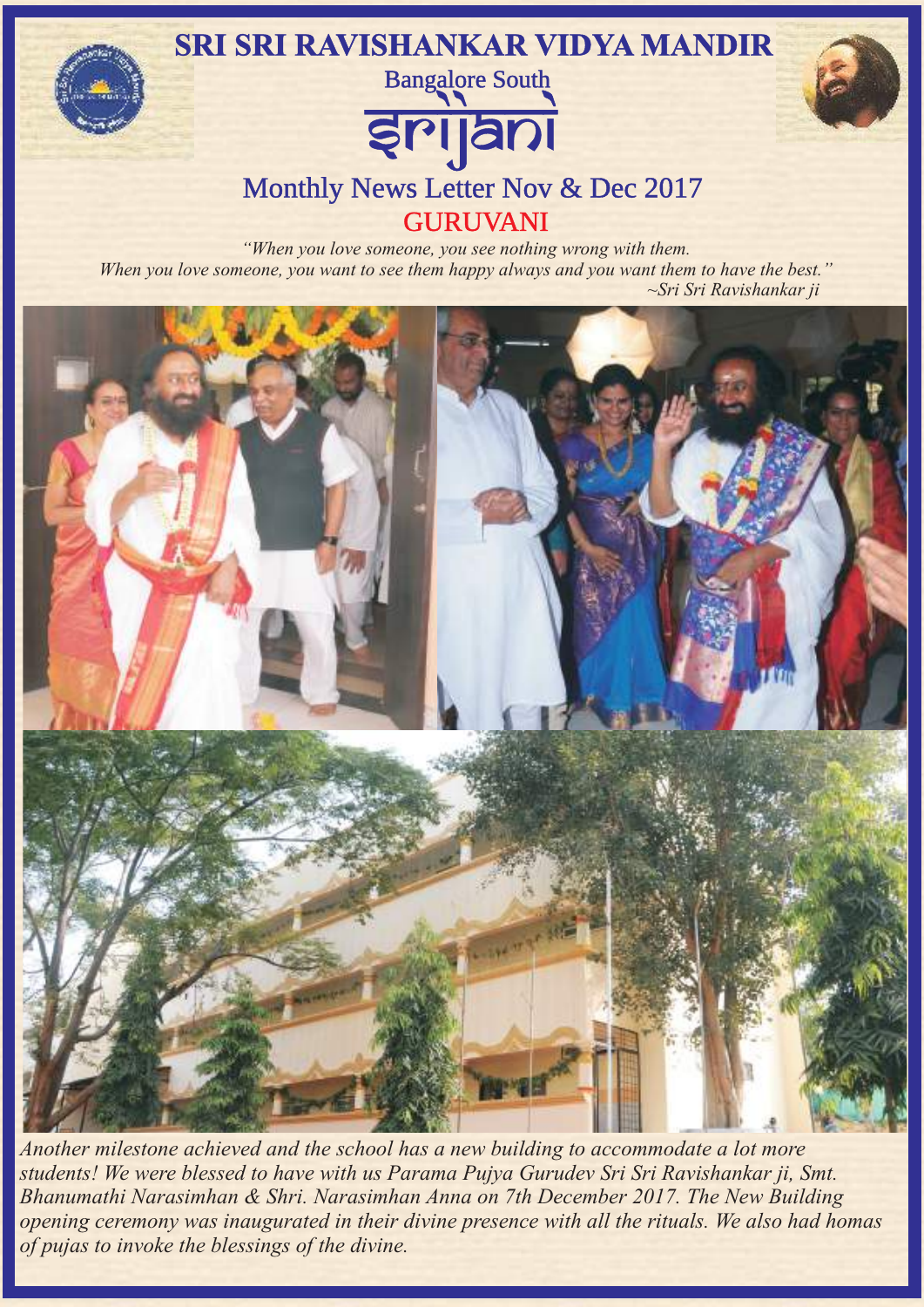

# Saulani estade de contra la contrada de la contrada de la contrada de la contrada de la contrada de la contrada



The month of Novermber, was all about Academics oriented activates. We also witnessed a few celebrations in which Kannada Rajyotsava and Children's Day celebrations deserve a special mention. The children exhibited their talents and also expressed their love for their state and culture during the function held at SSRVM South Campus. Our students also participated in the Karnataka Rajyostava Celebrations at Ashram! It was a proud moment for our students, who could showcase their talents in the presence of illustrious personalities.

Our students were overwhelmed to lead the evening satsang at The Art of Living International Ashram and they enthralled everyone with their melodious Bhajans!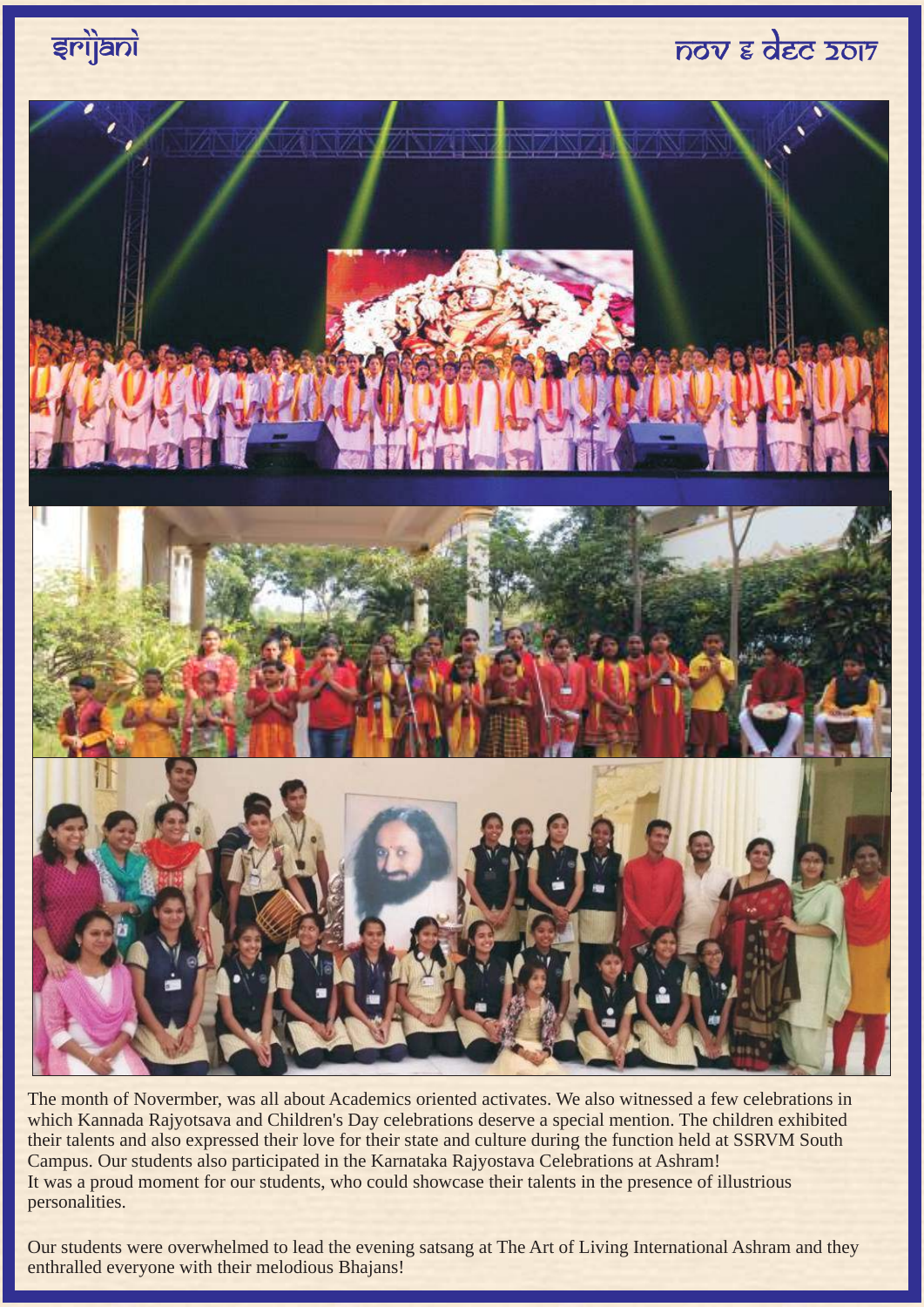

#### STUDENTEXCURSION

This year, we had organized an excursion on 4th and 5th November to Bijapur, Badami, Aihole, Pattadakal and Kudalasangama which was an exposure trip to a place of historical importance. The students from grade 8th to 12th were part of this trip. It was a very enriching and memorable experience for the students.



### PARENT TEACHER MEET

The Parent- Teacher Interactive session was held on 11th Nov 2017 from Pre- Primary to Grade Vand on 18th Nov 2017 from Grade VI to XII. The parents were given Valuable feedback was shared among the parents & teachers' regarding their wards.



We had a series of academic activities this month. A workshop on career guidance was conducted for the students of Grade 11 and 12 on 22nd Nov 2017. Mrs. Nikitha Sreekantha Swamy and Mr. Basil Ealias from Dayananda Sagar of Business Academy were the resource persons for the same. The session was really enlightening.

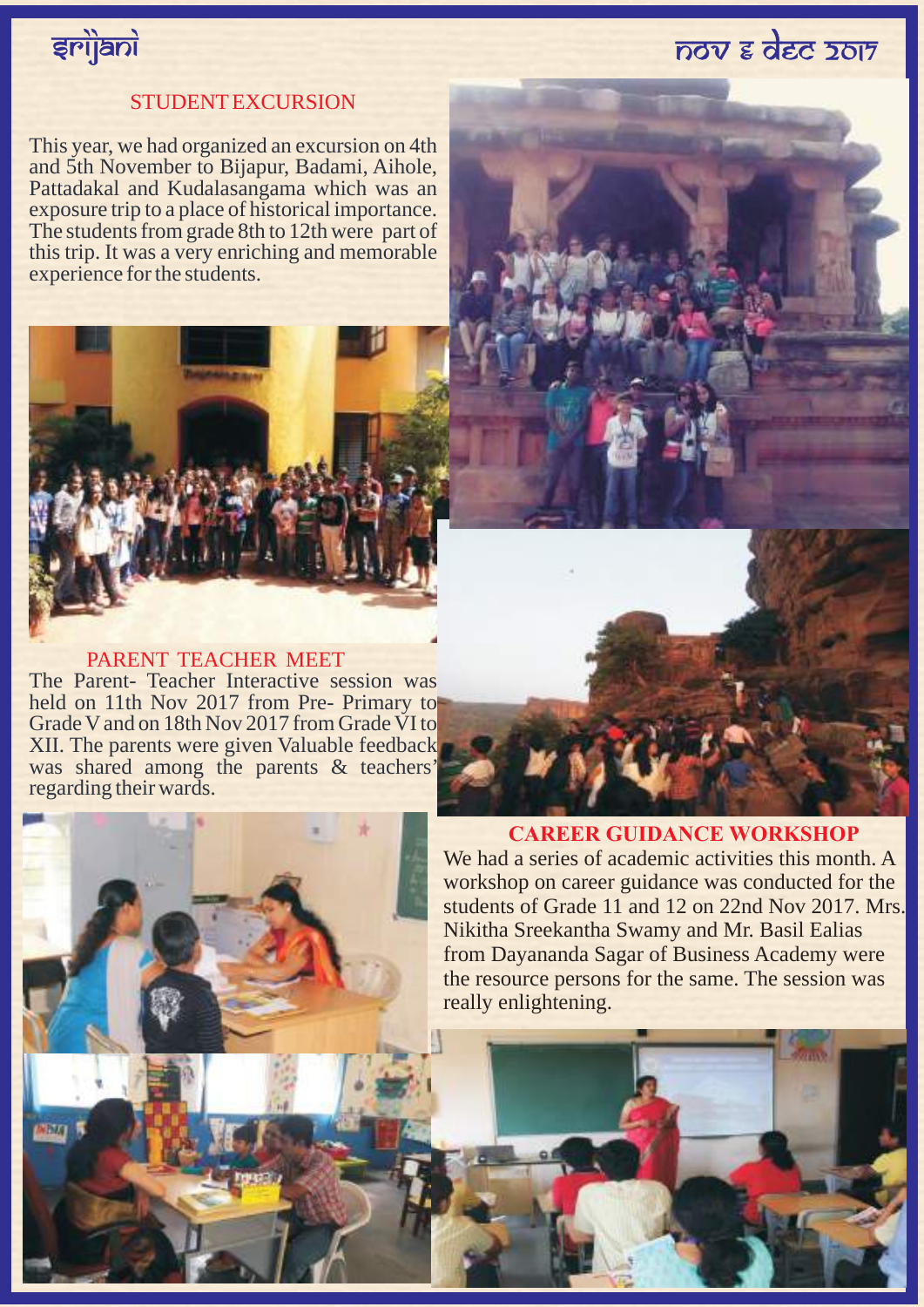



#### SCHOOL ANNUAL DAY

"Learn to let go and your hands will be free to conquer your tomorrow. Frame your mind to mirth and merriment which bar a thousand harms and lengthens life." "PUNARNAVA 2017", the Annual Day for the academic year 2017-18 was conducted on 23rd December 2017 at SSRVM South Campus. During the event, students presented a harmonious ensemble of sculpted morals, value system and rich legacy of music, dance and culture. The venue at SSRVM South was adorned with the faces of smiling students, proud parents and an energetic audience. The lights, sounds, props and of course our ever talented students transcended us into an entirely different dimension of nostalgia with performances depicting the present and future. We are proud of our students and what a fantabulous performance they put up. Special thanks to the entire team that made this happen.

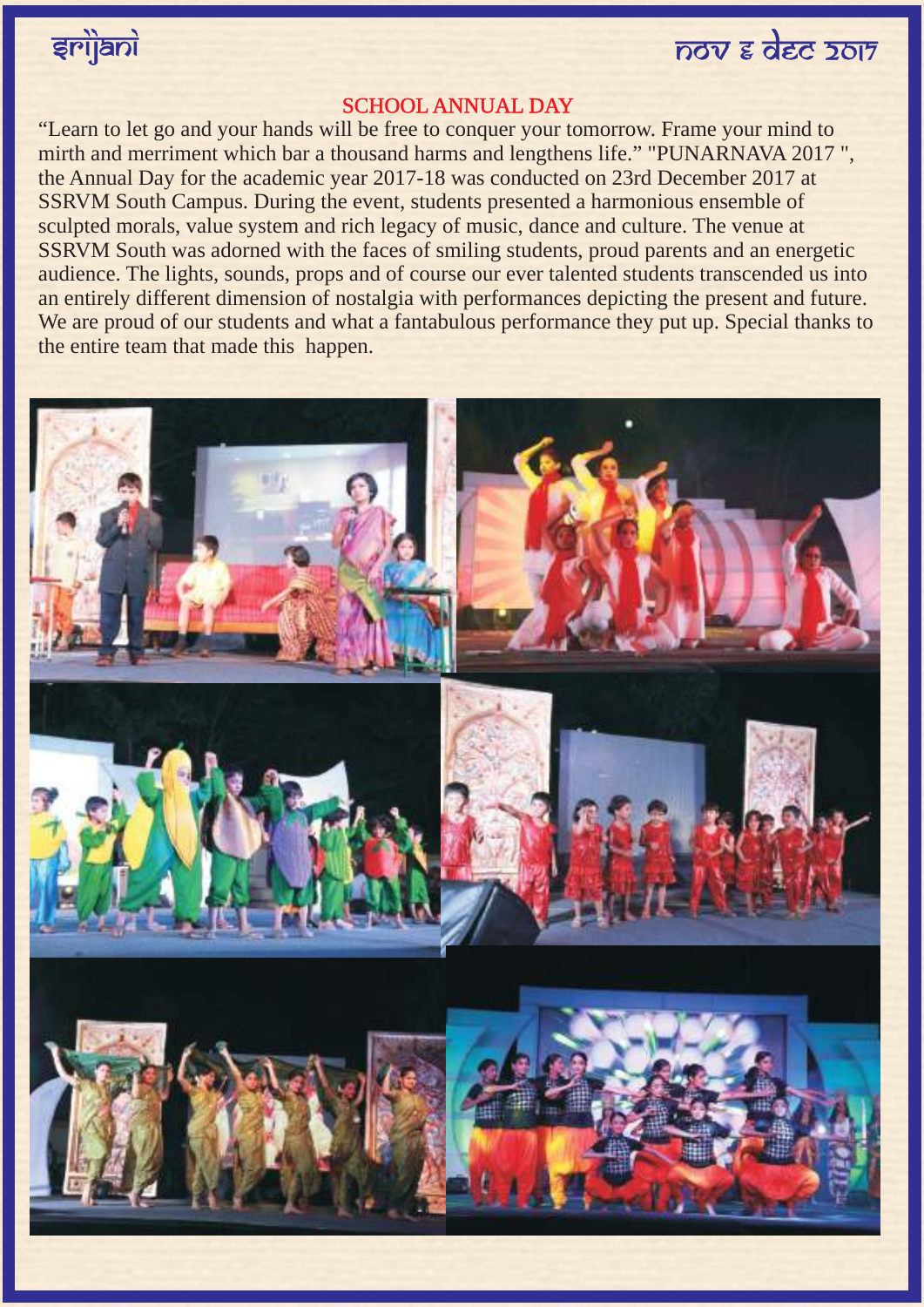

# Saula Salamani et al. 1997 et al. 1997 et al. 1997 et al. 1997 et al. 1997 et al. 1997 et al. 1997 et al. 1997

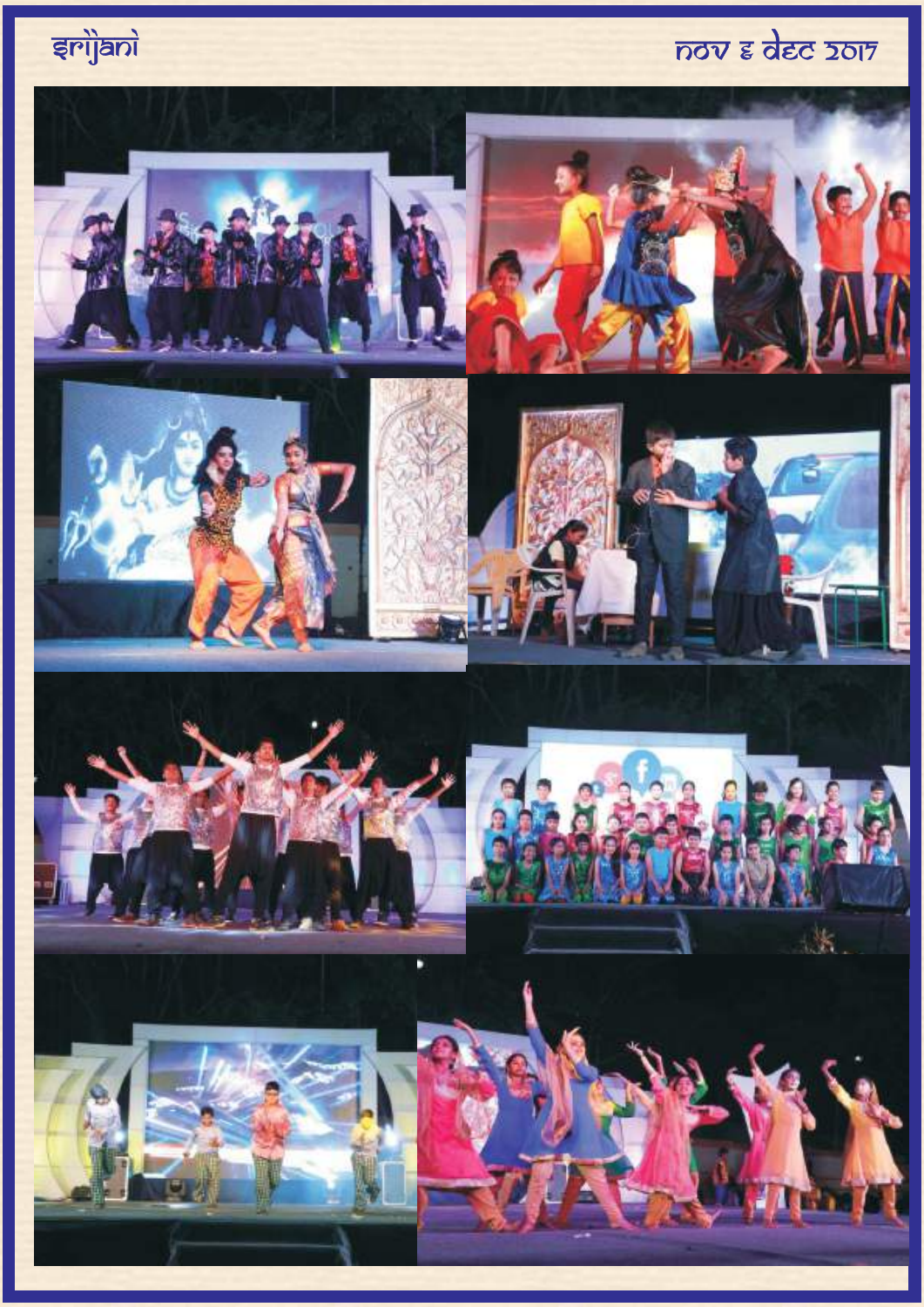



#### Christmas Celebration

Christmas in SSRVM South was celebrated with a lot of enthusiasm. Our Santa claus made a grand entry to the school and filled the atmosphere with joy and fun.



All India SSRVM Winter Fest 2017

SSRVM Trust had conducted All India SSRVM Winter Fest from 28th Dec to 30th Dec 2017. Students from various cluster of SSRVM schools participated in the tournament, our students bagged following prizes in group events along with many medals in individual performances; First place in throwball - Both Boys and Girls First place in volleyball - Both Boys and Girls Second prize in singing Our students participated with great sportsmanship and enthusiasm bringing proud moment for the school. Such a joy at the end of the year and a wonderful beginning for New Year !!! Hip hip hooray..

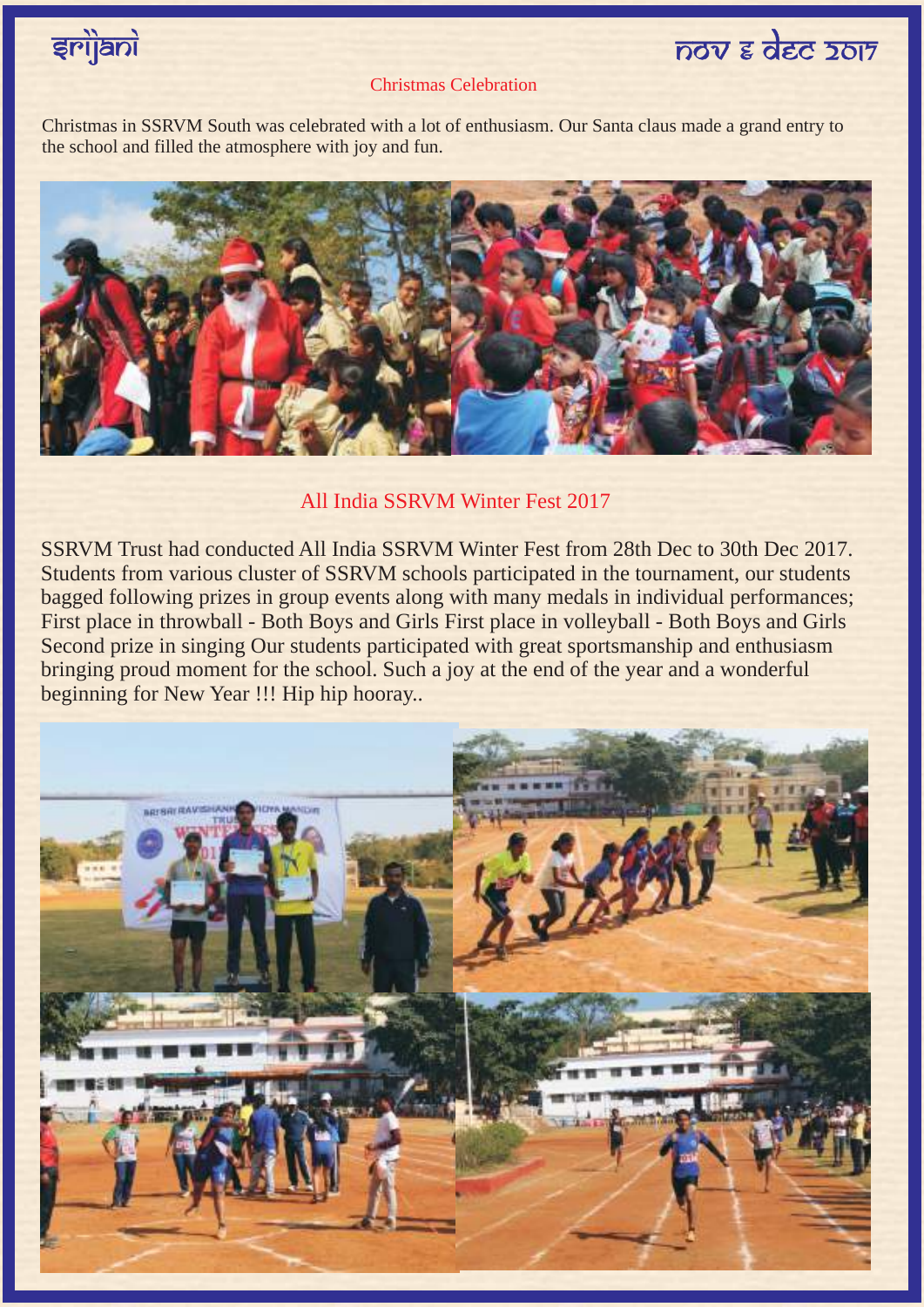

## Saula Saula de Característica en la contradición de la contradición de la contradición de la contradición de la

On 16th November, our Honourable Trustee Smt. Jaina ji performed Gurupuja and she distributed the certificates for the students of SSRVM Bangalore South who attended the Combined Annual NCC Training Camp at GITAM University Doddaballapur held on 21st Oct 2017. The students who brought laurels to the school in CBSE Cluster Tournaments, Spe Bee and Handwriting Competition, etc. were also awarded with the certificates.

Our students also participated in a few competitions this month. Debate Competition by Time, Indian Talent Exams and National Level Discus Throw Competition are a few competitions where our students showed their caliber. This month acted as an ice-breaker to the upcoming months of rigorous studies and practice.

**Warm regards,**

**Saranya Narayanan B.**

### Where the creativity blooms...

### Student

#### **DOOMED CHILDHOOD**

Who am I?

And where was I born? Who gave me birth? And left me on this wretched earth? These Questions surround my troubled life… Stabbing my heart like hot knives Why must I work in the hot sun? Other Kids plays while my hands burn. I too, wish to enjoy and play Instead of making pots of clay My heart's desire is a pen Not heavy tool or working with cruel men. But who will heed to my tears? You live like kings with no fears But why should I trudge and toil alone I am forever in a big loan. Such is the life of a labourer!!!

> ~~Chirag Ravishankar, Grade X

परीक्षा में अच्छे अंक लाने के नुस्खे(Tips)

- •अगर आपको Exam में अच्छे Marks लाने हैं तो आपको पढ़ाई के लिए एक Routine बनाना होगा और उसे Strictly Follow करना होगा.
- •और आपको ये Routine, Exam के समय नहीं बनाना चाहिए. बल्कि पहले हीं बना लेना चाहिए और उसे फॉलो करना चाहिए.
- •और अगर आप Class में पहले या दूसरे स्थान पर आते हैं तो अपने Percentage बढ़ाने के लिए आपको गहन अध्ययन की जरुरत होगी.
- •आपको अपने अच्छेसेNotes तैयार करने चाहिए.ताकि Exam के समय आप महत्वपूर्ण तथ्यों को आसानी से एक<br>नजर में देख सकें. पूरी किताब पलटने की जरुरत न पड़े
- •आपने जो भी पढ़ा है उसे बार-बार लिख कर दोहराते रहें •हर दिन पढने के अलावा मनोरंजन के लिए भी पर्याप्त
- समय दें.
- •याद रखें जितनी भी देर पढ़ें एकाग्रता से पढ़ें. क्योंकि एकाग्रता के बिना ज्यादा सफलता नहीं पाई जा सकती है. •परीक्षा के नाम से न डरें
- -पर्याप्त नींद लें. पर्याप्त नींद लिए बिना आप कोई भी काम अच्छे से नहीं कर सकते हैं. खास तौर पर पढ़ाई के लिए<br>अच्छे से नहीं कर सकते हैं. खास तौर पर पढ़ाई के लिए
- •Exam Hall में हमेशा समय से पहले पहुंचें. ताकि आप समय से परीक्षा लिखना शुरू कर सके
- •परीक्षा में पहले उन प्रश्नों को बनाएँ जिन्हें आप अच्छे से जानते हैं. Hard Questions को बाद में बनाएँ.
- •Self-Study आपकी क्षमता को बढ़ाता है.